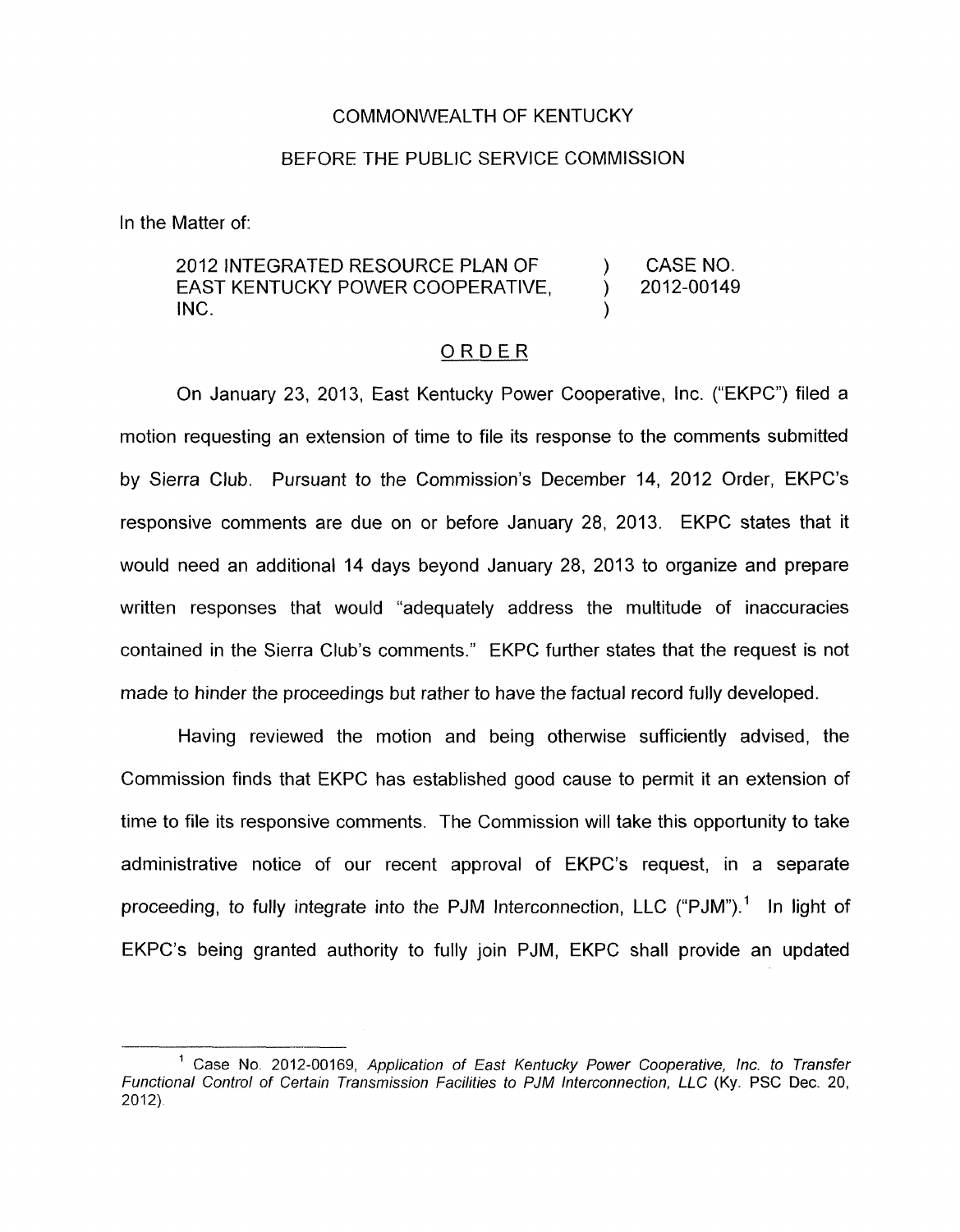analysis and discussion of the specific impacts on the 2012 Integrated Resource Plan ("IRP").

IT IS THEREFORE ORDERED that:

I. EKPC's motion for an extension of time to file its responsive comments is granted.

2. EKPC shall file an updated analysis and discussion of the specific impacts on its 2012 IRP as a result of EKPC's becoming a fully integrated member of PJM by February 4, 2013.

**3.** Intervenors may file supplemental comments concerning EKPC's analysis and discussion of the impacts on EKPC's 2012 IRP as a result of EKPC's joining PJM by February 11, 2013.

4. EKPC shall file its responsive comments by February 18, 2013.

By the Commission

州 **ENTERED JAN 29 2013 KENTUCKY PUBLIC** COMMISSION

**ATTEST** Exed frector

Case **No.** 2012-00149